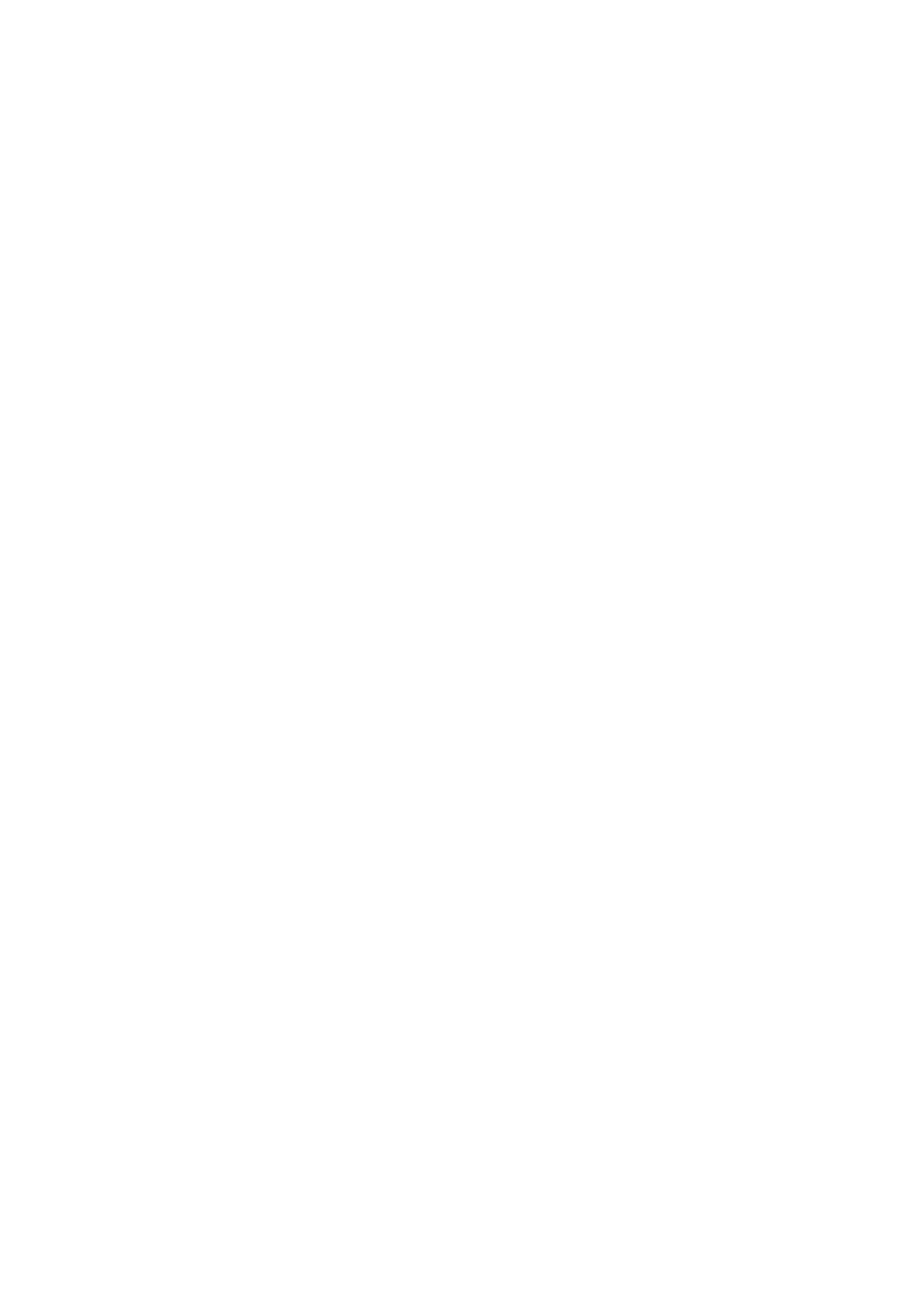## Experiences with **Complying with the Landfill and Framework Directives and examples of good practice in the Visegrad Four Countries**

European legislature represents an important driving force of waste management development in the Visegrad Four countries. The highest impact on waste management of cities and municipalities has the Landfill Directive 1999/31/EC, requiring reduction of biodegradable waste amounts going to landfills, and Waste Framework Directive 98/2008, laying down targets of material recovery of municipal waste.

The Landfill Directive 1999/31/EC in its Article 5 requires reduction of biodegradable waste going to landfills to the level of 75 %, 50 %, and 35 %, , in 2006, 2009, and 2016, respectively, in relation to the production in 1995. The Czech Republic, Poland and Slovakia have an exception residing in that they may meet these aims with a postponement of 4 years (for the reason that they landfilled more than 80 % of solid municipal waste in 1995). Hungary did not request the postponement. Article 6 of the Directive requires that only waste that has been subject to treatment is landfilled.

The Waste Framework Directive 2008/98 requires recycling of 50 % of municipal waste, namely at least 50 % of paper, plastic, glass, and metal. The member states had 4 possibilities for determination of the recycling level, namely:

- a) 50 % recycling of paper, plastic, glass, and metal, from household waste
- b) 50 % recycling of paper, plastic, glass, and metal, from municipal waste and similar trade waste
- c) 50 % recycling of household waste
- d) 50 % recycling of municipal waste and similar trade waste.

It should be noted that complying with the above-mentioned Directives is not trouble-free in the Visegrad Four countries. In view of the fact that majority of changes are made at the level of cities and municipalities, the situation regarding the Directives should be thoroughly explained also to them, in order that necessary measures be taken in time. In our opinion, it is crucial to clarify, on the EU level, the methodology for proving compliance with the individual Directives, and to find the way how to support prevention, for example, home composting, within the framework of this. After all, the best waste is the one not produced.

## **Landfill Directive**

**The Czech Republic** set, on the basis of records, the production of biodegradable municipal waste (BMW) to be 1530000 tons (148 kg/inhabitant) in 1995. However, this amount does not include all green waste, both of municipal and household origin, as it was not managed according to the Act on Waste (home and community composting, illegal landfills). 11475500 tons may be landfilled in 2010, 765000 tons in 2013, and 535500 tons in 2020. The aim was met in 2010 (999047 tons), however, a higher than allowed amount of BMW was landfilled in 2013 (895192 tons, it means ca 59 % of the set value of 1995). Compliance with the aim is proved by a calculation, using analyses of waste going to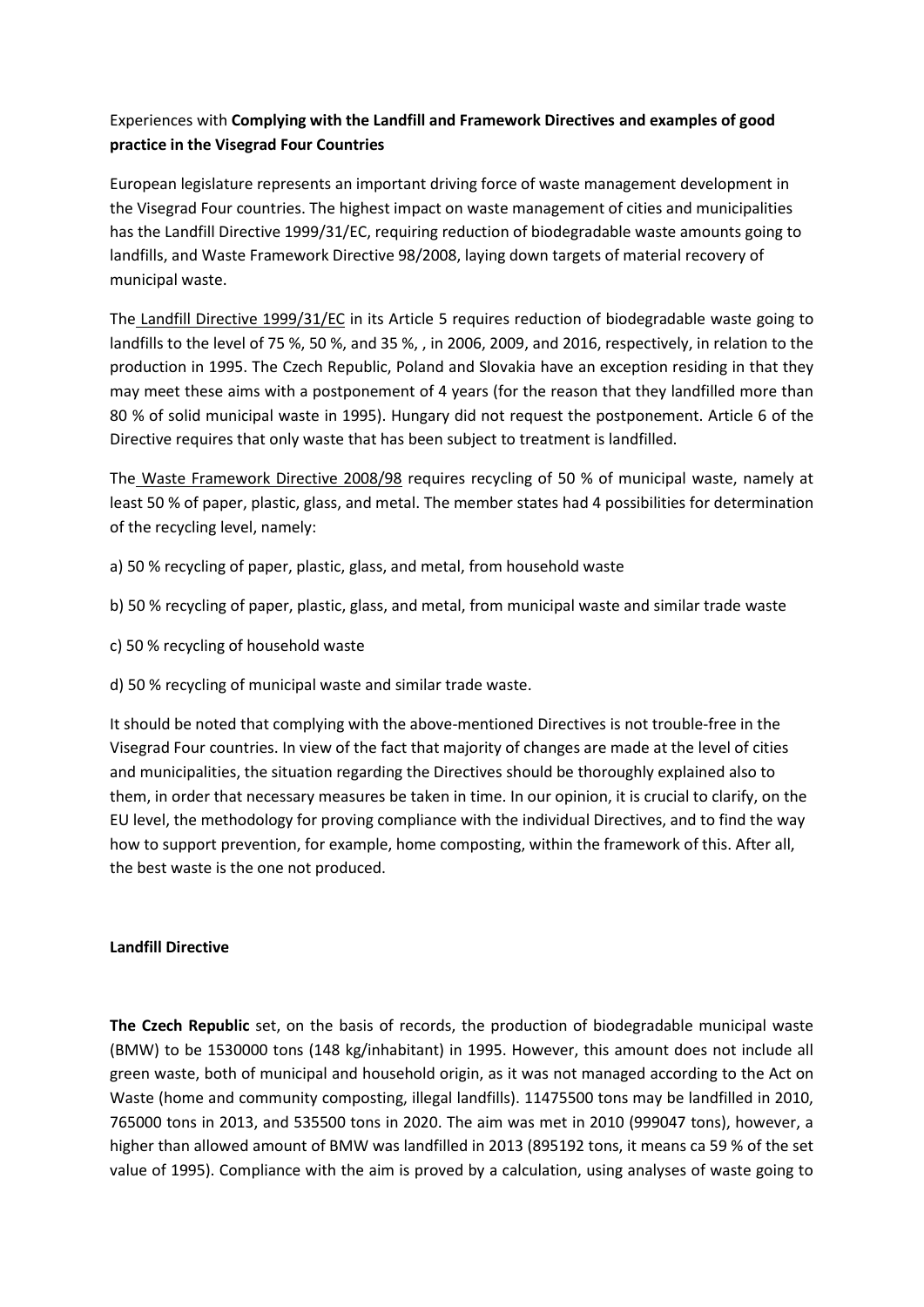landfills as the basic data. In the Czech Republic, the term of ban of mixed municipal waste landfilling has been set already (2024).

In order to meet the set aims, the Czech Republic amended the Act on Waste in 2014. Starting from 2015, municipalities are obliged to separate paper, plastics, glass, metals, and biodegradable waste of plant origin. Furthermore, the Czech Republic adopted a ban of mixed municipal waste landfilling (2024). It also decided to not regard mixed municipal waste as treated anymore (waste separation in households will not be regarded as sufficient treatment). It means that all such waste will have to be subjected to treatment. The term for entering this measure into force has not been set yet.

**Hungary** estimated the production of biodegradable municipal waste (BMW) to be 2,34 million tons (234 kg/inhabitant) in 1995. Out of this amount, 1.57 million tons was biodegradable waste (35 %), and 765000 tons was paper (17 %). Material flows recording has only been started in 2004, this being also the first year since waste statistics exist in Hungary. Aims set for years 2006 and 2010 were met by Hungary. Compliance with the aims is proved by subtracting the annual amount (of paper, biodegradable waste …) diverted from landfills from the data concerning 1995.

Hungary does not plan complete ban of mixed municipal waste landfilling. Only ca 70 landfills are in operation currently, and transport distances are rather high already (landfills that were not in accordance with the European legislation requirements were closed down by the end of 2009). Hungary has built a sufficient number of composting plants, many of them have shortage of inputs.

**Poland** determined biodegradable municipal waste (BMW) production to be 4380000 tons (155 kg/inhabitant in cities, 47 kg/inhabitant in the country) in 1995. The calculation was based on waste production in the individual areas (city/country), and the biodegradable components share therein. Similarly as in the Czech Republic, green waste was not fully taken into account in Poland. Aim for 2013 has not been met, it has been exceeded by ca 15 %.

Municipal waste management in municipalities and cities in Poland is regulated not only by the Act on Waste, but also by the Act on Maintaining Order and Cleanness in Municipalities<sup>1</sup>. In 2012 and 2013, requirements of the European Directives were incorporated into the Act. The Act requires that the municipalities ensure collection of paper, plastics, glass, metals, beverage cartons, biodegradable waste, and other biologically degradable materials. Containers for separated waste collection must be easily accessible and their number must be sufficient to meet requirements of directives valid for the locality in question. Municipalities must also ensure collection of bulky waste, medicines, batteries, electrical waste, hazardous and construction and demolition waste, and tyres, and ensure sufficient informing and public education of the inhabitants.

**Slovakia** determined biodegradable municipal waste (BMW) production to be 695000 tons (121 kg/inhabitant) in 1995. The estimation was based on the share of scrap paper and cardboard (238000 tons) and waste from gardens and restaurants (457000 tons). The European Commission questions this number, and proposes production estimate of 944000 tons (174 kg/inhabitant) in 1995, this being increase by 249000 tons, representing 50 % of the mixed residual waste. Compliance with the aim is proved by subtracting the treated amount from the data concerning 1995.

**.** 

<sup>1</sup> http://isap.sejm.gov.pl/DetailsServlet?id=WDU20130001399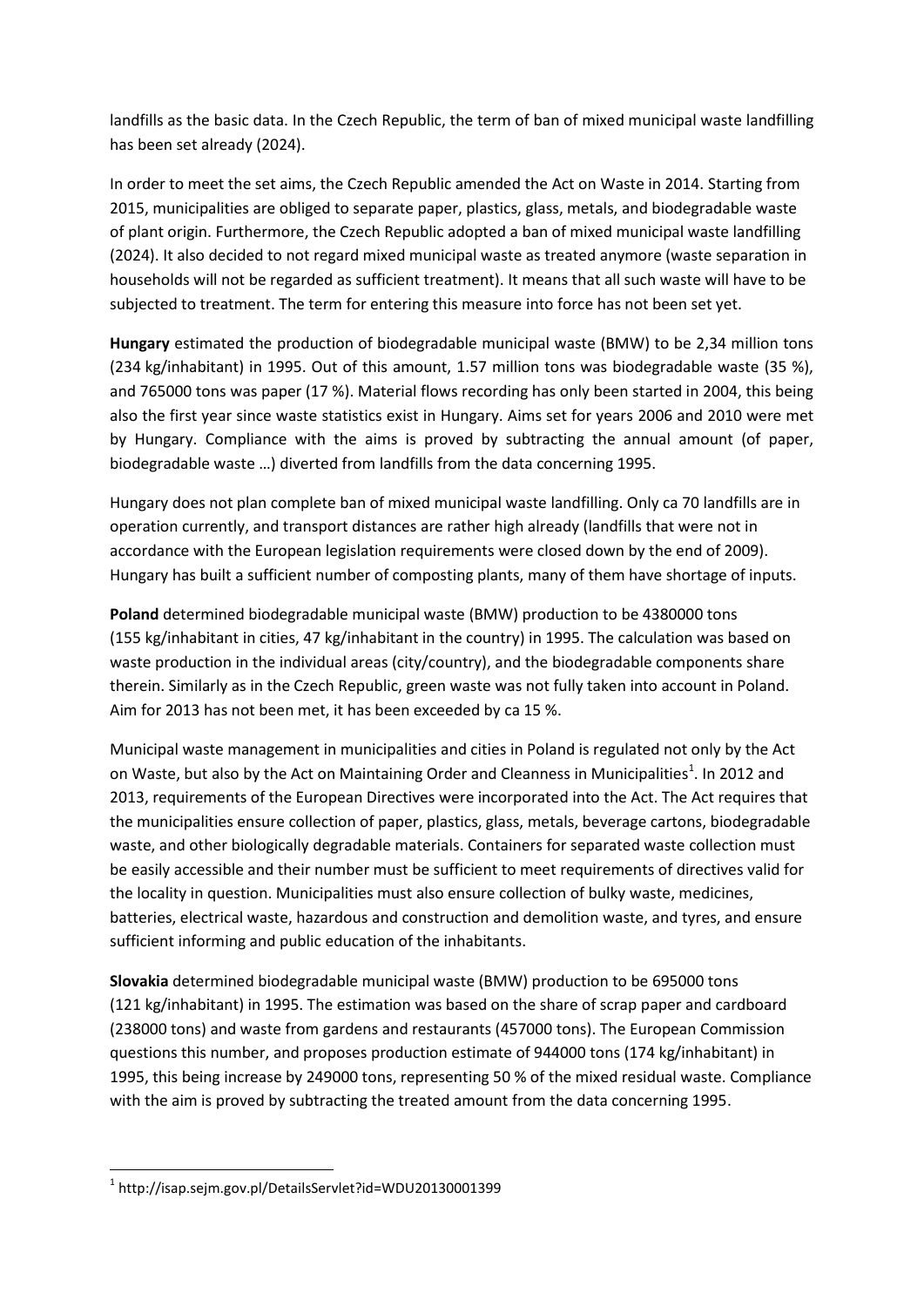In 2010 already, Slovak legislation laid down that municipalities are obliged to separate biodegradable waste, and banned landfilling of waste from gardens and parks. However, municipalities and cities pushed through a number of exceptions that enabled them to avoid this obligation. Because of that, stricter conditions will be valid from January 1, 2016.<sup>2</sup>

## **3. Compliance with the Waste Framework Directive**

The Waste Framework Directive requires recycling of 50 % of municipal waste, namely at least 50 % of paper, plastics, glass, and metals. The Czech Republic, Hungary, and Poland decided to meet the aim through recycling of 50 % of commodities. Slovakia decided to meet the aim of 50 % recycling of household waste.

 2 https://www.envipak.sk/files/documents/zakon\_o\_odpadoch\_2015.pdf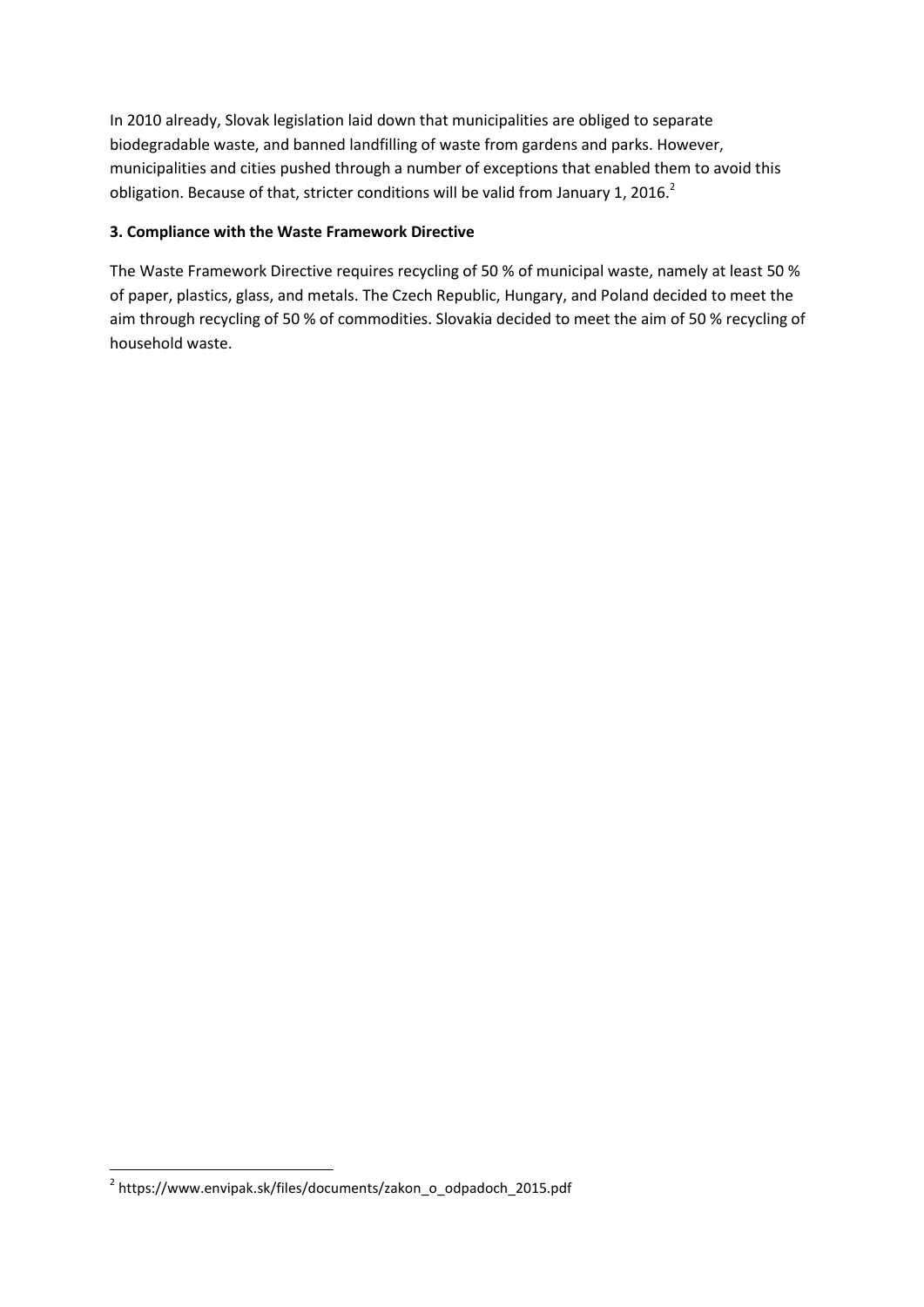#### **4. Good Practice Examples**

#### **4.1 Czech Republic**

Cities and municipalities play the key role in management of waste produced by households in their cadastral territory. Each municipality must decide, at least, how mixed and hazardous wastes will be disposed of in the municipality, how paper, plastics, glass, and metals, will be separated, and whether biodegradable plant waste will be separated and/or composted (this concerns household waste). The Act enables municipalities to issue by-laws defining their waste management system, and to determine also the way of payment for this service. There does not exist an only proper solution. As good practice examples, we mention two examples from the South Bohemian Region. The examples concern a municipality and a city with the lowest mixed municipal waste production in the Region.

#### **4.1.1 Chvalšiny**

The municipality Chvalšiny has 1235 inhabitants. The former mayor, and an organic farm owner, Ing. Vlastimil Kamír, introduced the so-called cost-covering system of waste management payments in the municipality in 2005. The basis of the system is that the municipality inhabitants pay a fixed sum, covering costs connected with waste separation and operation of the waste collection site (in 2015, this sum is 150 CZK for the inhabitants from 6 to 70 years permanently living in the municipality, and half of this amount for holidaymakers and people living in vacation villages), and a variable sum paid as a payment for each stamp necessary for emptying a mixed waste container having the volume of 110 litres (in 2015, this sum is 60 CZK per stamp).

Concerning infrastructure, the municipality has a waste collection site, and containers for separated collection of glass and paper (having the volume of 1500 litres) are present in the municipality and in the vacation villages. Further commodities are separated into bags. PET bottles are separated in transparent bags, plastics in yellow bags, and beverage cartons in orange bags. The municipality collects the bags each Wednesday morning, the bags are collected in front of houses. For a full marked bag (marked by house number or name), a new bag is put into the letter box of the respective person. The citizens may put also waste paper, bound by a cord, etc. to the bags. Naturally, the bags may be also left in the waste collection site.

The total municipal waste production in the municipality was around 100 kg per inhabitant in 2012 to 2014. From this amount, 33 to 34 % was separated. This level of recycling is influenced by the fact that biodegradable waste is not included into the recorded waste production and utilization. If people bring biodegradable waste to the waste collection site, the waste will end in the community composting plant operated by the municipality, where wastes from greenery maintenance end, too. However, people do not use this possibility much, majority of them have their own composts. The municipality can chip waste branches for its inhabitants, it owns a woodchipper. The following table summarizes data on waste production in 2012 to 2014.

| <b>Waste kind</b> | 2012 | 2013 | 2014 | 2012 | 2013                                    | 2014 |
|-------------------|------|------|------|------|-----------------------------------------|------|
|                   | (t)  |      | (t)  |      | (kg/inhab.)   (kg/inhab.)   (kg/inhab.) |      |
| paper             | 12.4 | 18.5 | 16.3 | 10.1 | 15.0                                    | 13.2 |
| plastics          | 8.6  | 12.5 | 11.0 | 7.0  | 10.2                                    | 8.9  |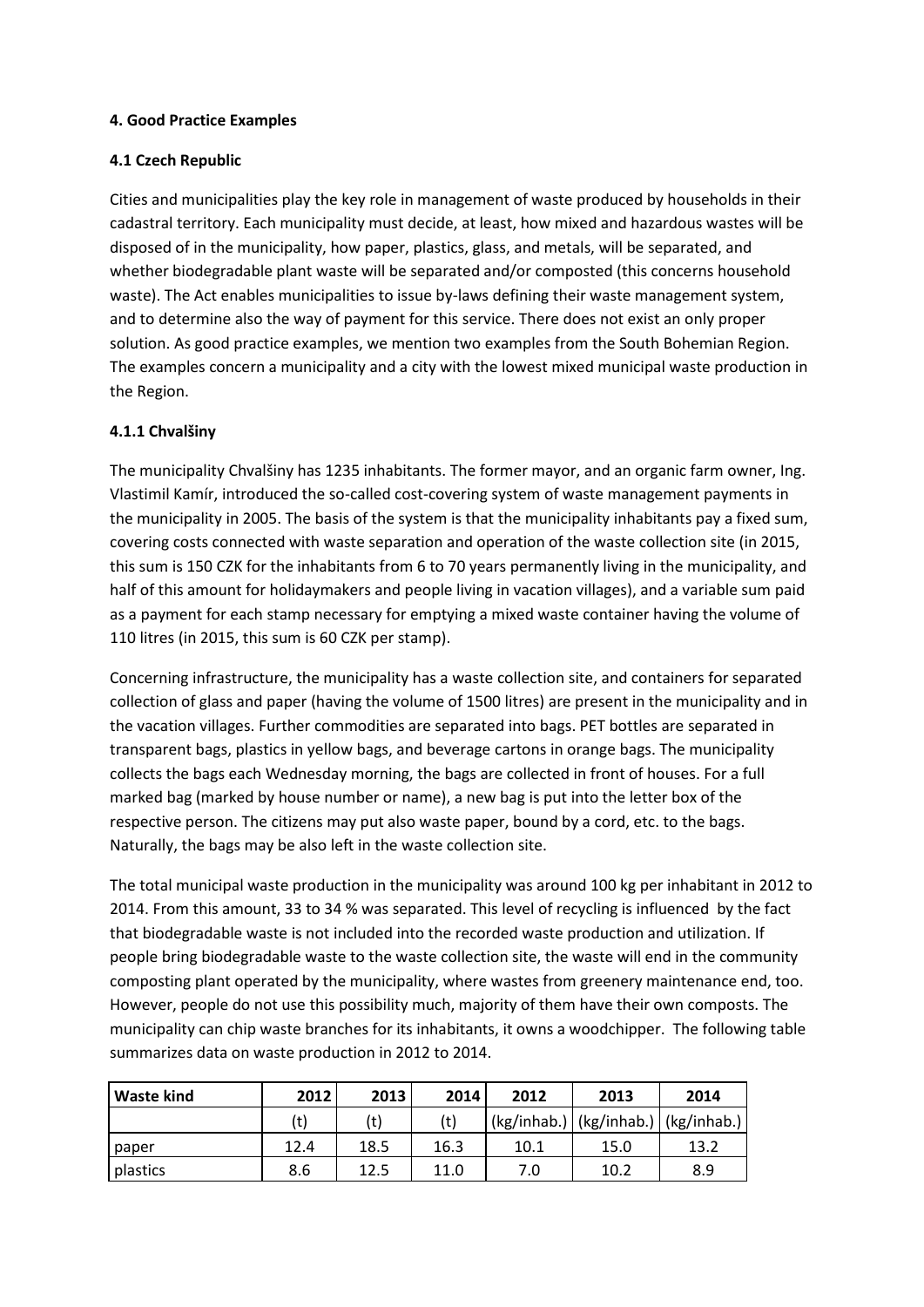| glass           | 12.6 | 12.5 | 10.2 | 10.3 | 10.1 | 8.2  |
|-----------------|------|------|------|------|------|------|
| edible oil      | 0.6  | 0.0  | 0.0  | 0.5  | 0.0  | 0.0  |
| textile         | 0.0  | 1.7  | 0.5  | 0.0  | 1.4  | 0.4  |
| mixed waste     | 60.2 | 73.9 | 52.5 | 49.4 | 59.9 | 42.4 |
| bulky waste     | 7.5  | 11.5 | 25.4 | 6.1  | 9.3  | 20.5 |
| hazardous waste | 0.0  | 0.7  | 0.8  | 0.0  | 0.6  | 0.7  |

The municipality incomes and costs concerning waste management are balanced. Budget costs in 2013 amounted to 393131 CZK (318 CZK per an inhabitant). The municipality does not have problems with illegal landfills. It regards the cost-covering system to be an advantageous solution for municipalities of a similar size.

## **4.1.2 Písek**

Písek has around 30,000 inhabitants. The town Písek has been developing its waste management conceptually and in the long term. It operates its own landfill, and the company ODPADY-PÍSEK s.r.o. operates a separation line for plastics and paper, within the framework of a joint project with the town Strakonice. Waste management in the town itself is provided for by the company Městské služby Písek s.r.o., owned by the town. The company provides for transport of the individual components of municipal waste, operation of waste collection places, and a composting plant. In addition to that, it takes care of the town greenery, and provides for a number of other services.

In Písek, the following kinds of waste are separated: paper, plastics together with beverage cartons, mixed glass, biodegradable waste, textile, and electrical waste. In the town, there are 145 separated waste collection sites, 12 textile containers, and 12 electrical waste containers. In the city, there are 2000 containers for biodegradable waste (having the volume of 240 litres).

Further kinds of waste are accepted by the waste collection places. Specifically, this concerns the following kinds of waste: old furniture, wood, carpets, PVC, old clothes, textiles, household appliances, all secondary raw materials, and, further, hazardous wastes, such as accumulators, oil filters, oils, polluted textiles, brake fluids, mercury-containing waste (fluorescent lamps, discharge tubes), paints, varnishes, old medicines, and galvanic cells. Collection of tyres and construction waste is also provided for. There are seven waste collection places in the town. Three of them are in operation seven days a week, two of them 4 days a week, and two of them operate on Saturdays.

| Year / Waste kind   | 2010        | 2011        | 2012        | 2013        | 2014        |
|---------------------|-------------|-------------|-------------|-------------|-------------|
|                     | (kg/inhab.) | (kg/inhab.) | (kg/inhab.) | (kg/inhab.) | (kg/inhab.) |
| paper               | 32.9        | 32.2        | 28.0        | 26.0        | 24.4        |
| plastics            | 16.0        | 16.8        | 14.9        | 14.7        | 14.5        |
| glass               | 10.0        | 9.3         | 8.1         | 8.6         | 11.2        |
| biodegradable waste | 45.6        | 39.2        | 69.0        | 150.5       | 215.9       |
| mixed waste         | 213.9       | 204.2       | 149.7       | 140.5       | 133.5       |
| bulky waste         |             |             | 29.3        | 29.1        | 32.2        |

It is obvious from the table that the mixed waste amount has been decreasing, even in spite of the fact that the town changed the method of payments for waste management in 2012 and introduced a local fee (in 2013, it amounted to 590 CZK). This is mainly thanks to permanent public education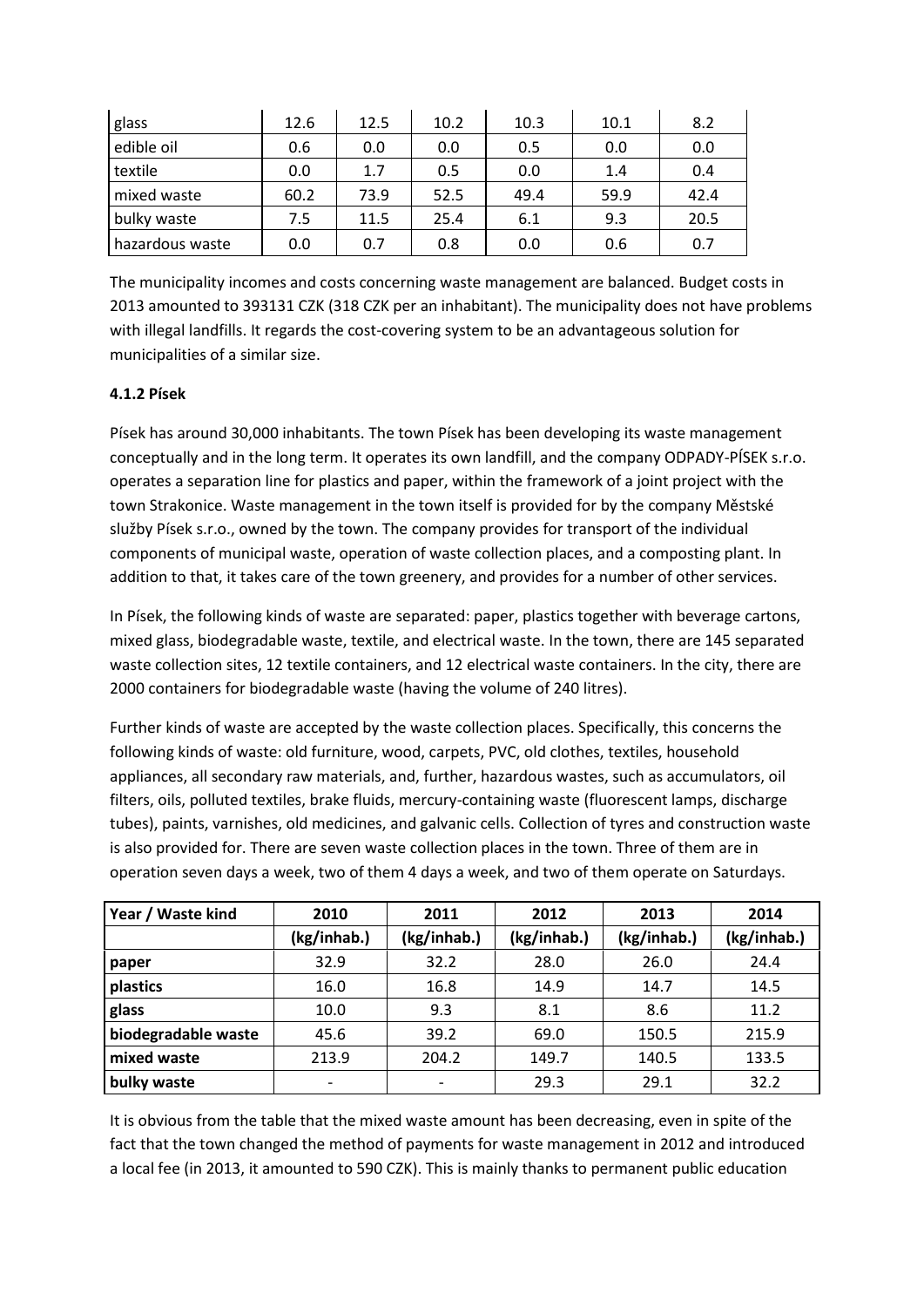and possibilities the town offers to households. For example, approximately a quarter of the separated biodegradable waste has been produced by households (1380 tons). Collection quality is good. In order to support this aim, 50 bags for biodegradable waste are distributed into each household annually.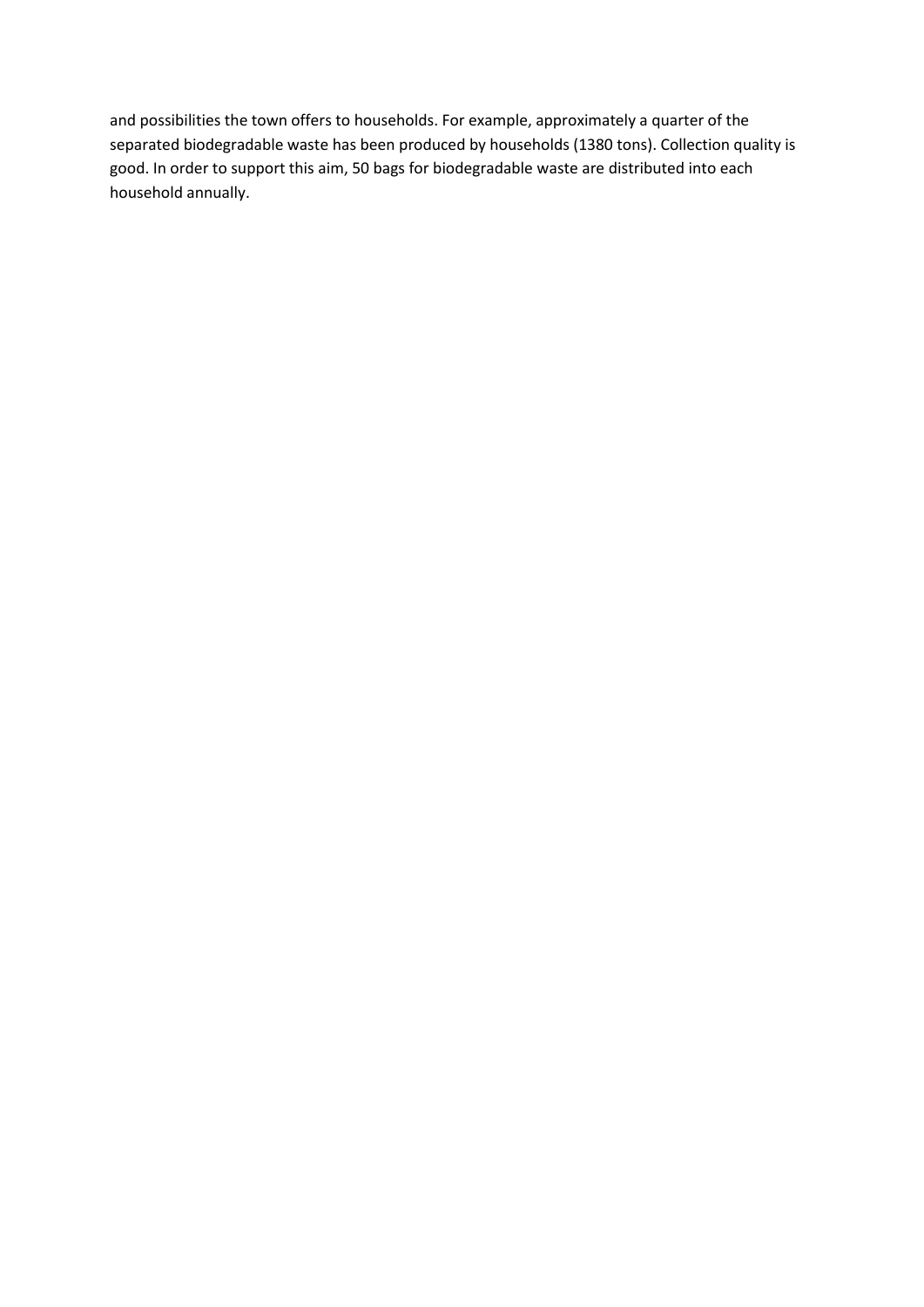### **4.2 Hungary**

In Hungary, municipalities are in charge of municipal waste management. The waste management system is ensured for them by public service providers, through public procurement. Households pay overall fixed fee that does not cover all costs. Currently, the situation in Hungary is such that the waste management companies may not even transfer the extra costs to the households. Because of that, foreign waste management companies left the country. The missing motivation is reflected also in the overall results of municipal waste management. In spite of the fact that 95 % of households know how to separate waste, only ca 5 % of waste is utilised.

#### **4.2.1. Alsónémedi**

Alsónémedi is situated in the central region of Hungary, at a distance of 6-8 km to the South from Budapest - in the capital's agglomeration. The township's current population levies at about 5200 inhabitants but it grows slowly and steadily due to the new arrivals from other towns.

All these measures made it possible by the 2010's – besides implementing the obligatory measures required by the law and creating documents governed by regulations (eg.: Waste Management Plan) – to have numerous studies and measures ensure that all aspects of environmental protection receive special attention, including waste management. The following section is a list of measures to help waste reduction.

Until September 2010 separate waste collection was organised around waste collection points where the public could dispose plastics, papers, metals and glasses. In October 2011 the separate waste collection has been introduced which increased both the collection efficiency and the recycling rate ultimately decreasing the amount of solid waste at the same time despite the growing population. The two-bin waste collection system has been introduced in August 2014 which provides the separate waste collection service for every household. The traditional bin collects the mixed household waste while the 120L bin with the yellow lid collects the clean and washed packing materials. The residential waste collection fees last year were set as below:

| $-$ regular collection fees in 2014 (net, HUF) |       |       |       |                 |       |  | Excess waste bag HUF/pcs |
|------------------------------------------------|-------|-------|-------|-----------------|-------|--|--------------------------|
| 60 L                                           | 110 L | 120 L | 240 L | $1,1 \text{ m}$ | (net) |  |                          |
| 217                                            | 325   | 325   | 679   | 3113            | 307   |  |                          |

- Annual **junk collection:** until 2014 the collection of discarded items of all sorts was carried out by the council twice a year but from January 2014 Vertikál Zrt provides this service once a year.
- **Paper collection** is organised by the primary school annually but is removed as part of the separate waste collection as well.
- **Glass waste** collection is still not part of the "separate waste collection at source" system but glass waste can be disposed at four designated waste collection points. The removal is realised by Vertikál Zrt.
- The annual **electronic waste** collection in 2014 was realised by ROLFIM Elektrotechnikai és Finommechanikai Kft. (It resulted into 2971 kg of collected electronic waste in 2014).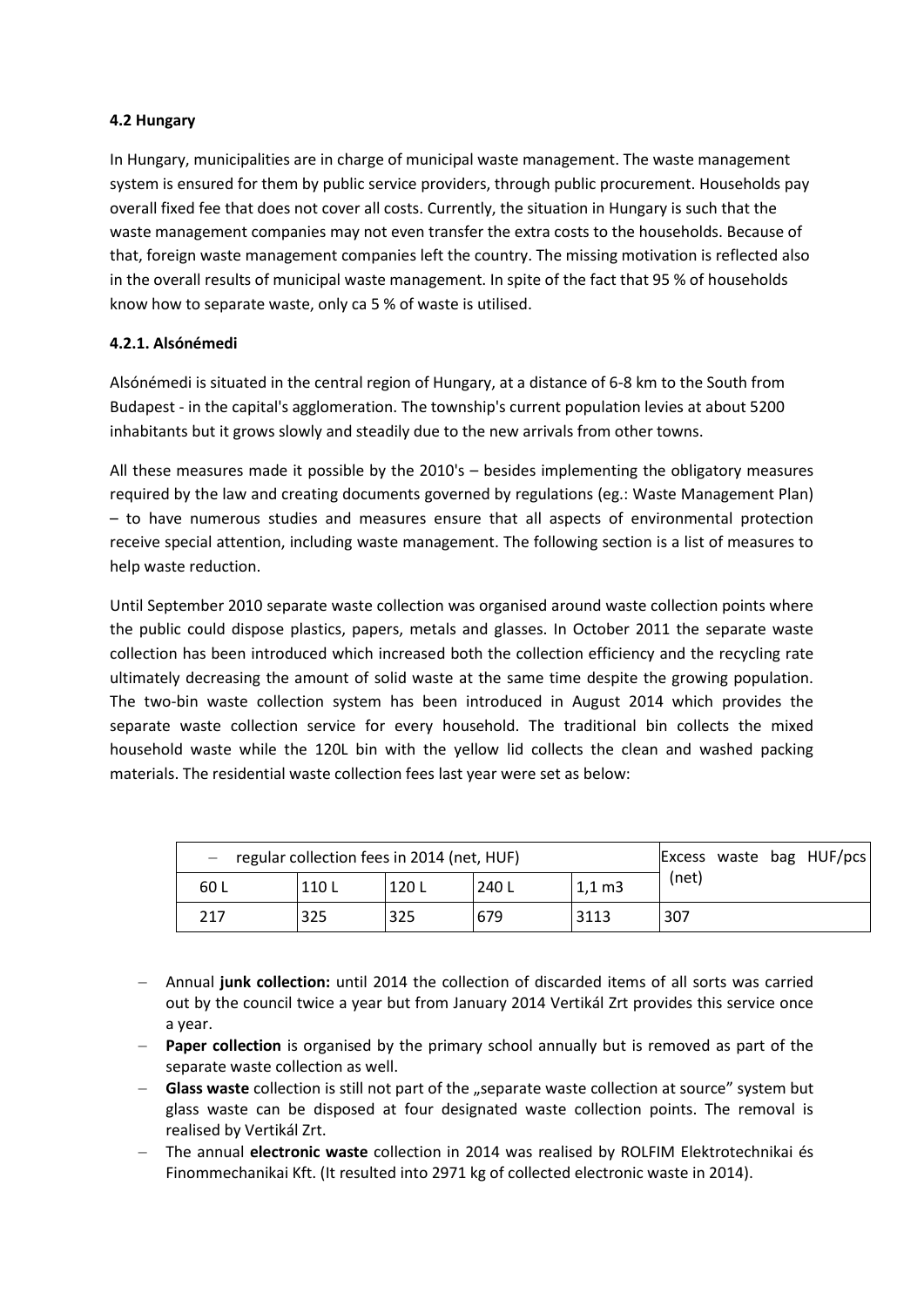- The annual **hazardous waste collection** was organised and financed by the council with the participation of Fővárosi Településtisztasági és Környezetvédelmi Kft until 2014. At present this service too is provided by the utilities. There is no hazardous waste generated by industry, but the agriculturally generated and inadequately treated waste (eg.: chemical containers) means a considerable amount of hazardous material. There were also many tyres that had accumulated and the a large amount of plastic remainings of polytunnels that – though not qualified as hazardous waste – the council still collected, removed and paid for.
- **Medical waste** can be disposed at three places two doctor's offices and one paediatrician clinic – into sealable plastic containers, which is later transported in vehicles with sealed loading platform under the supervision of the council. The pharmacy and the dentistry organise their own medical waste removal.
- **Animal waste** can be disposed by the public at Remondis Kft.'s collection point in Dabas but Remondis collects it on site too if the waste is located in public place.
- **Used cooking oil and grease** generated at households and primary schools are collected by Biofilter Kft. Restaurants in the municipality have to arrange the proper disposal on their own. The network of domestically used oil and grease collection points is in operation, the MOL petrol station in Soroksár accepts it up to 20 L at a time.
- **Batteries** can be disposed at numerous collection points at schools, nursery schools, and the City Hall. Netta Kft. collects the disposed material.
- Tyre shops in the municipality treat (or have a contractor to treat) their **rubber waste** according to the law (C.S.O. Kft. in Ócsa).
- **Chemical and pesticide containers:** Small containers of pesticides can be collected as communal waste if properly washed. It is not collected separately.
- Maintaining the post of **rangers**, employment of a public area supervisor and a civil guard (with the aim to eliminate and to prevent the creation of illegal waste dump sites in the external areas of the municipality)
- Prioritising the **informing and engaging the public** and the environmental education of the younger generation.

Despite numerous arrangements is still problem lack of public engagement: Households that burn their waste – contaminating the environment – are not unheard of. Furthermore people frequently get their organic waste collected by mixing it with the household waste. The separate collection of organic waste will be compulsory from 2015 but we consider important to foster the household composting as well.

## **4.2.2. Újpalota**

**Újpalota is a borough in district 15 of Budapest, which is made up of three distinct areas:**  *Rákospalota – Újpalota – Pestújhely***. District 15 lays on the left side of the Danube, in the Northern part of Budapest. Rákospalota and Pestújhely are leafy neighbourhoods with a long history behind while Újpalota is a typical metropolitan housing estate.**

Statistics say that an average household in the capital generates 150 kg organic waste a year that could be easily transformed into compost with a little effort. The aim of the participating organisations is to recycle the *zöldjavak* ('green goods' that is 30%-40% of the household waste) locally instead of discarding them at landfills. The words 'green goods' were created to emphasise that potato peels, apple cores, remainings of vegetables and fruits, cut grass and so on are not waste but important soil-improving materials.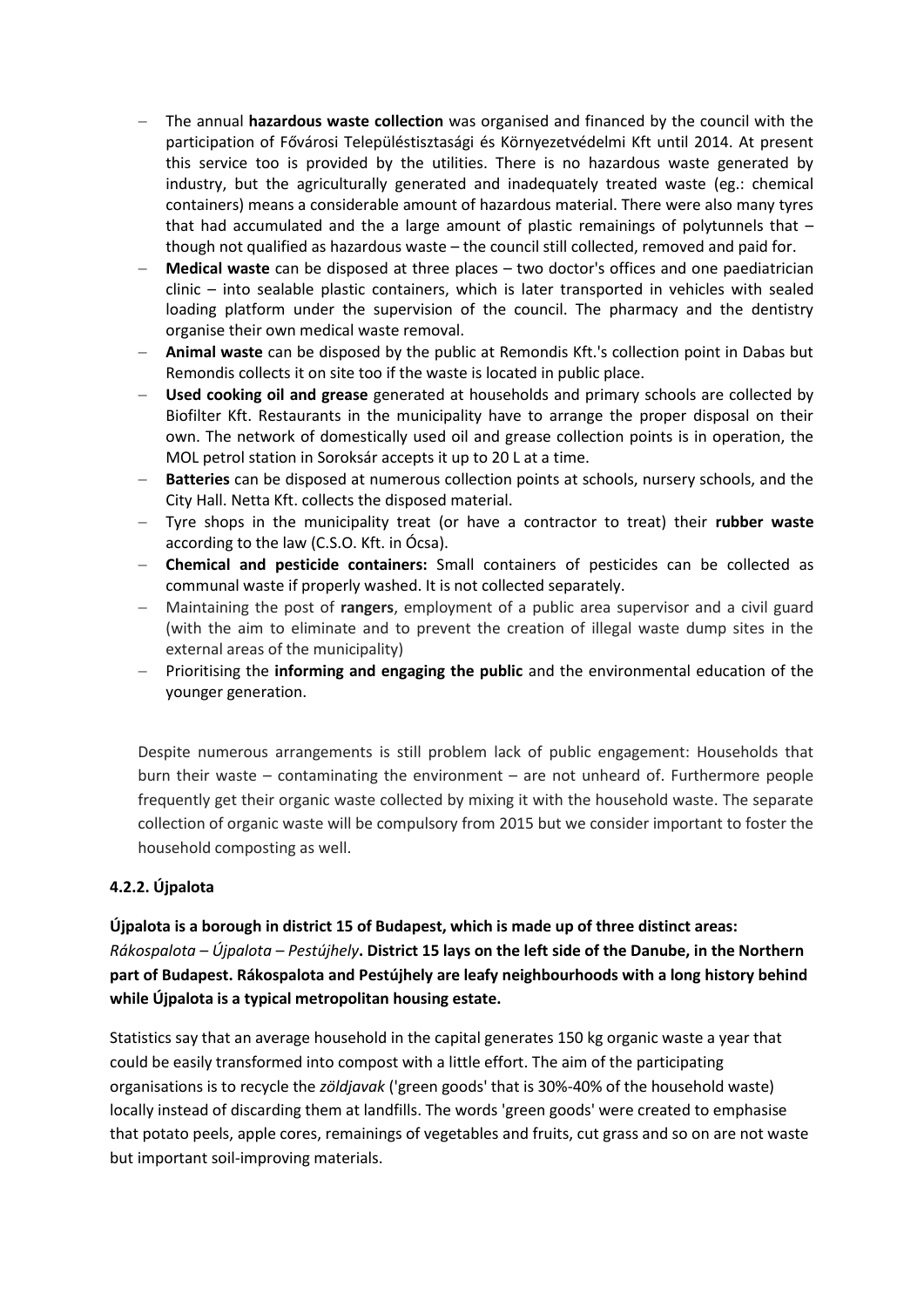One of the priorities of the programme is to make the people recognise composting as a way of reducing waste and improving the soil. Therefore various information materials have been printed and distributed among both the participants and the interested through the related organisations and at council offices too.

In 2013 the site has been built on an empty plot next to a car park and housed seven composting boxes (further three has been placed at the school nearby). 20 families joined the programme that year which meant about 40-50 participants. A compost master has been elected from among the participants to keep the site tidy and to supervise the composting. Programme was expanded to accept the applications of detached- and semi-detached households as well.

The programme's expansion had the following aims:

- Propagating composting among the public by emphasising its benefits.
- Persuading the participants of the programme to collect the kitchen and garden waste separately.
- Gradually decreasing the ratio of compostable material in the landfill-bound waste at the affected townships.
- Making composting a routine for the participants on long term.
- Making the institutions of the affected townships good examples of composting and managing public space.

After the successful introduction of the composting site at the housing estate 38 pieces of 380 litres and 192 pieces of 600 litres composting bins and also 9 pieces of 900 litres soil composting meshes have been dispensed.

Benefits and results of the programme

Participants of the programme – besides collecting domestic green waste – can also use the mature compost. This benefits both the participants with free compost and also the maintainer by decreasing the load on the waste collection system as the amount of total waste can be cut down by up to 30% by the composting system. This translates into lower waste collection fees too since communities could reduce the number of the green coloured, general domestic waste bins after the introduction of the composting site and recycling bins. This saves tens of thousands of Forints for each participating community and also eases the environmental load.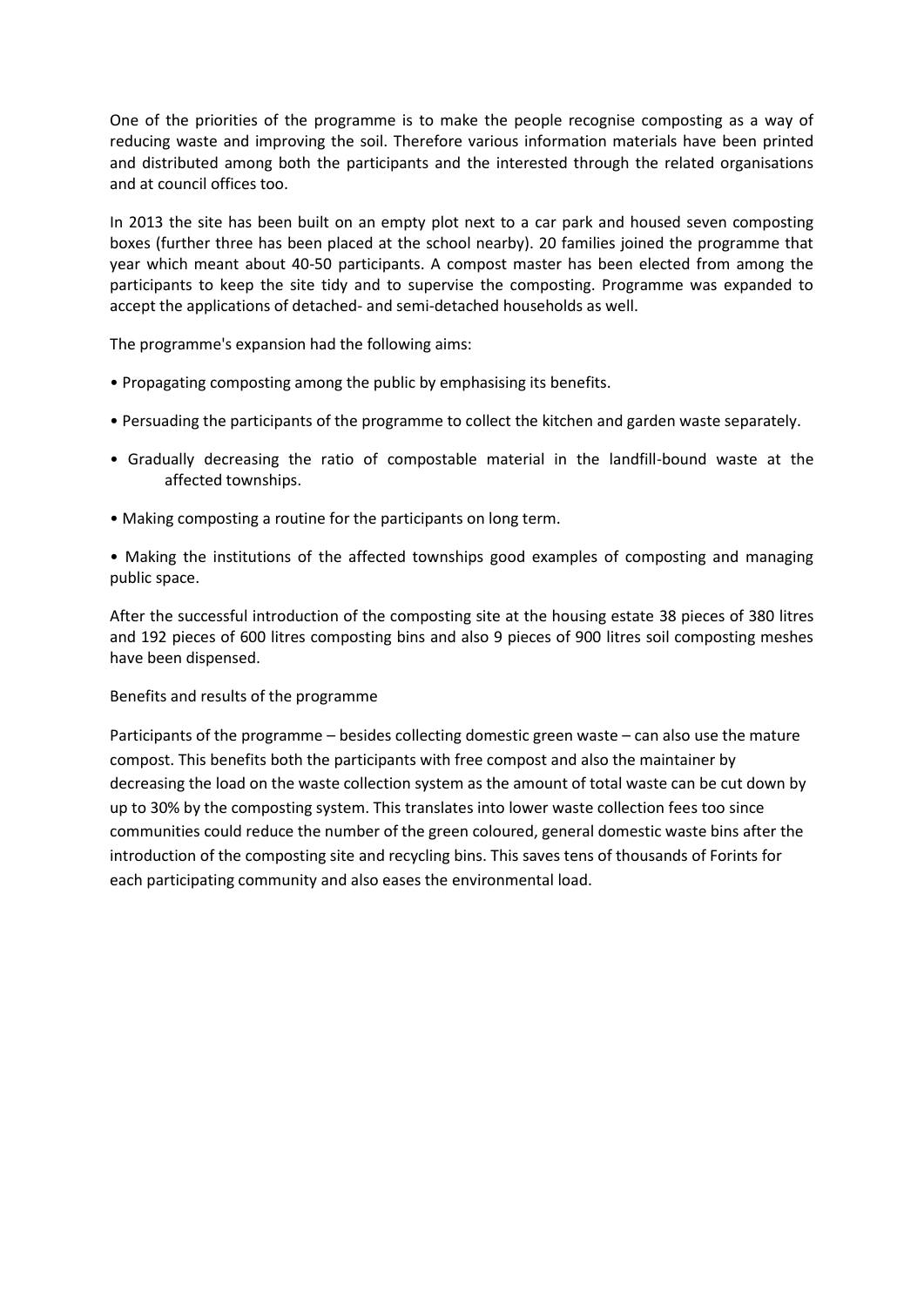## **4.3 Poland**

In Poland, the key role in waste management system is played by authorities managing their territories (gminy). After the requirements of the European Directives were incorporated into the national legislation in 2012 and 2013, each authority must decide, at least, how the municipality will manage paper, plastics, glass, metals, combination packaging, biodegradable waste, mixed and bulky waste, medicines, batteries, electrical waste, tyres, and hazardous and construction and demolition waste. The authorities define the waste management system, as well as the way of payment for this service, by means of by-laws. The by-laws concern not only households, but also other municipal waste producers.

Legislation specifies what level of recycling of paper, plastics, glass, metals, and construction and demolition waste have to be reached by municipalities in the year in question, as well as the method of calculation by means of which they prove it.<sup>3</sup> Legislation also specifies the maximum amount of biologically degradable waste that may be landfilled in the year in question. 4 The authority has to summarize the results of waste management in an evaluation report annually.

#### **4.3.1 Piaseczno**

The administrative territory Piaseczno is both of urban and rural nature. In 2014, more than eighty thousand people lived in the region, more exactly, 83,152 people filled in the waste declaration, on the basis of which they subsequently pay waste management fees. Real property owners are obliged to submit the declarations. A person who declares that he or she would separate waste pays 9 PLN monthly for the service, a person who does not want to separate waste pays 18 PLN. By means of that, everybody is motivated to separation. In 2014, 87 % of persons declared that they want to separate waste.

In the administrative territory Piaseczno, there is separated paper, plastics, glass, metals, combination packaging, biodegradable waste (it is also possible to have a composter at home), textiles, bulky waste, hazardous waste, batteries and accumulators, electrical waste, tyres, bulky and construction and demolition waste. The so-called dry waste - paper, plastics, metals, and combination packaging - is collected in yellow bags and containers, glass is collected in the green ones, and bags and containers of another colour serve for collection of biodegradable waste. Other separately collected wastes may be handed over in a waste collection place, or, optionally, in selected places (pharmacies, schools, offices, shops).

The following table states the amounts of separated wastes in tons in 2013 and 2014:

| year | Total municipal waste (Mg) | Mixed municipal waste (Mg) | Separated municipal waste (Mg) |
|------|----------------------------|----------------------------|--------------------------------|
| 2013 | 24 073.30                  | 11 759.10                  | 6910.90                        |
| 2014 | 27 049.40                  | 3 704.10                   | 19 514.30                      |
|      |                            |                            |                                |

 3 http://isap.sejm.gov.pl/DetailsServlet?id=WDU20120000645&min=1

<sup>4</sup> http://isap.sejm.gov.pl/DetailsServlet?id=WDU20120000676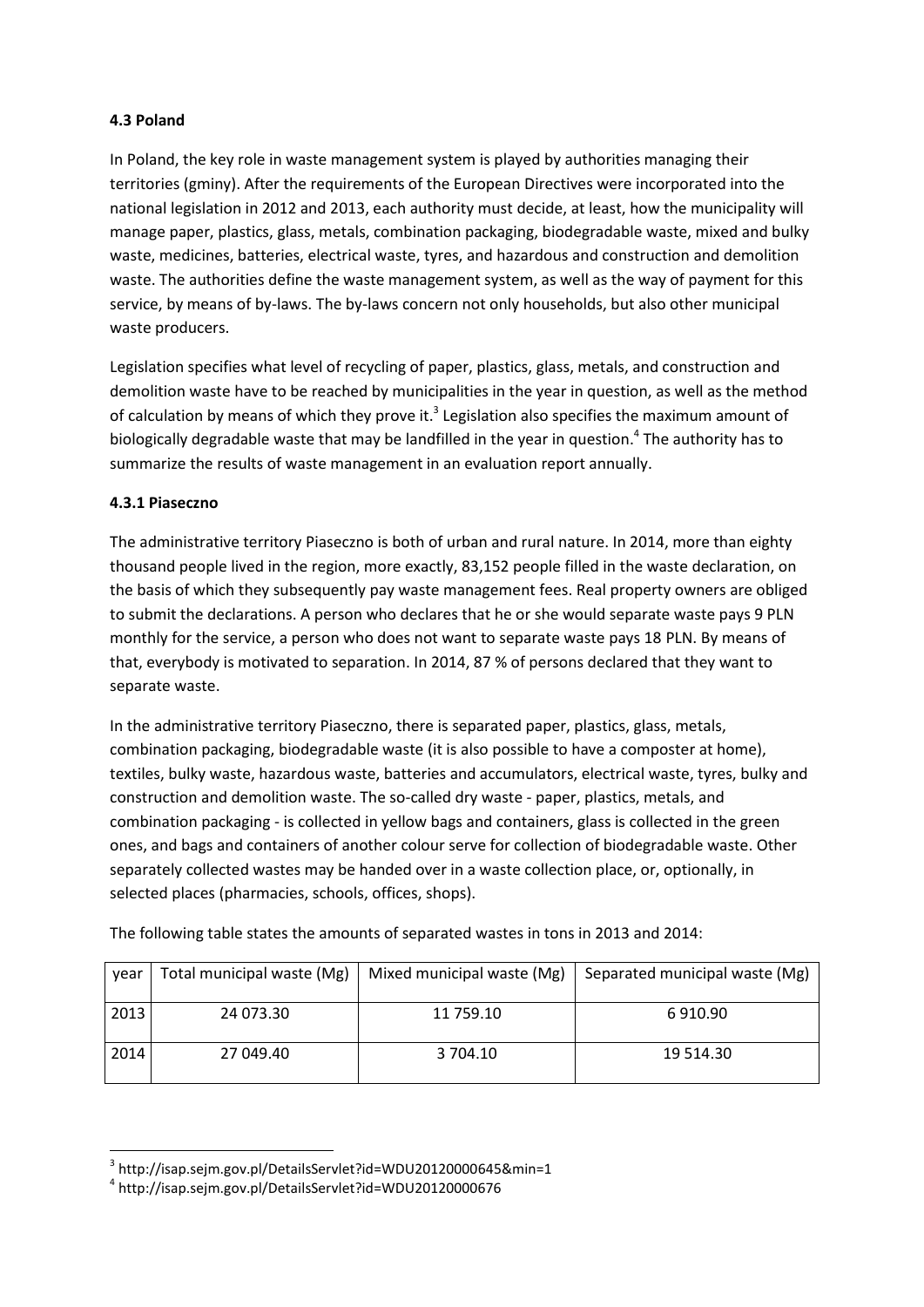The following table specifies production of the individual kinds of waste in 2014:

| Dry wastes | Glass | Biodegradable waste | Other collected wastes | Mixed waste |
|------------|-------|---------------------|------------------------|-------------|
| 15079.5    | 542.1 | 2186.7              | 3704.1                 | 5537.1      |

Thanks to the adopted system, the Piaseczno region successfully meets all the requirements of Polish legislation, with a reserve:

|      |                                                                   | the required | the resulting |
|------|-------------------------------------------------------------------|--------------|---------------|
| year | type of waste                                                     | level of     | level of      |
|      |                                                                   | recycling    | recycling     |
|      |                                                                   |              |               |
|      | The achieved level of restricted weight of biodegradable          | till 50%     | 11.50%        |
|      | municipal waste going to landfill [%]                             |              |               |
|      | The level of recycling and preparation for re-use following       |              |               |
| 2013 | fractions of municipal waste: paper, metal, plastic and glass [%] | above 12%    | 29%           |
|      |                                                                   |              |               |
|      | The level of recycling, preparing for re-use and recovery         |              |               |
|      | methods other than hazardous construction and demolition          | above 36%    | 88%           |
|      | waste [%]                                                         |              |               |
|      |                                                                   |              |               |
|      | The achieved level of restricted weight biodegradable municipal   | till 50%     | 3.20%         |
|      | waste going to landfill [%]                                       |              |               |
|      |                                                                   |              |               |
|      | The level of recycling and preparation for re-use following       | above 14%    | 37.30%        |
| 2014 | fractions of municipal waste: paper, metal, plastic and glass [%] |              |               |
|      | The level of recycling, preparing for re-use and recovery         |              |               |
|      |                                                                   |              |               |
|      | methods other than hazardous construction and demolition          | above 38%    | 46.50%        |
|      | waste [%]                                                         |              |               |
|      |                                                                   |              |               |

In general, it may be said that 84 % of waste was selectively collected in 2014. In comparison with 2013, mixed waste production was reduced from 11759.1 to 3704.1 tons after introduction of the new system. However, even this amount does not end on landfills. Its majority is subjected to mechanical-biological treatment, a small part is incinerated. The total production of municipal waste per 1 inhabitant was 325.3 kg in 2014, and, from this, the amount of mixed waste was 44.6 kg.

Information source: Analiza stanu gospodarki odpadami komunalnymi na terenie miasta i gminy Piaseczno za rok 2014<sup>5</sup>

**.** 

<sup>5</sup> http://piaseczno.eu/index.php?&mnu=290&id=8120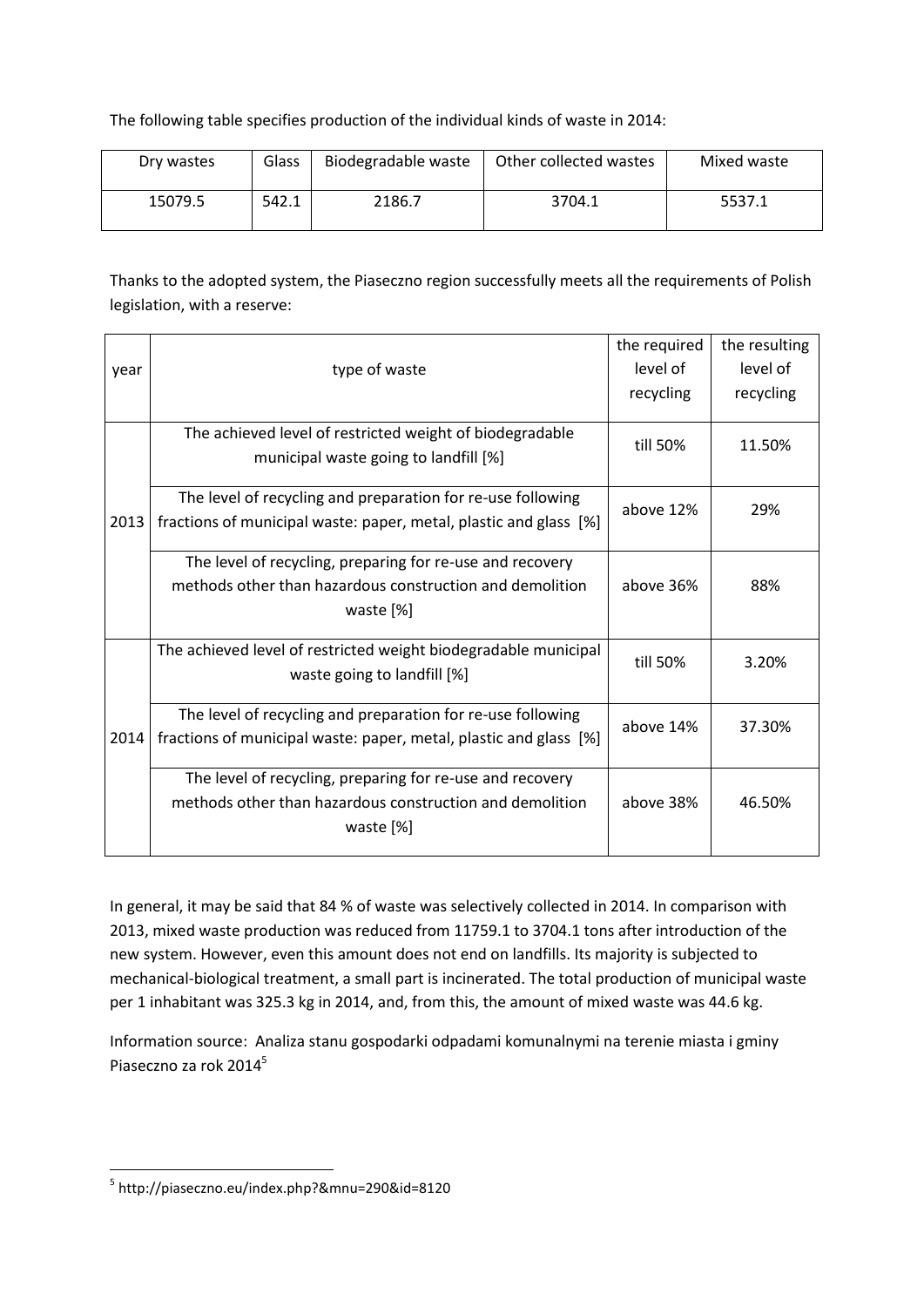### **4.3.2 Babice**

Babice is a small administrative unit of rural nature, having 8936 inhabitants. Paper, glass, and plastics together with metals are separately collected in containers, these raw materials may be handed over also within the framework of mobile collecting. Further, there are collected medicines (special containers), and batteries and accumulators (they may be handed over in specified places) here. Mobile collecting is utilised in the case of hazardous waste, electrical waste, bulky waste, tyres, and small construction and demolition waste (50 kg per person). Within the framework of mobile collecting, also biodegradable waste may be handed over. However, the local authority has to be notified about that in advance.

year Total municipal waste:  $(Mg)$  Mixed municipal waste:  $(Mg)$  Separated municipal waste:  $(Mg)$ 2013 1 461.70 1 216.10 222.30 2014 1 945.10 1 709.70 191.40

The following table states the amounts of separated wastes in tons in 2013 and 2014:

Thanks to the adopted system, the Babice region successfully meets the requirements of Polish legislation, with a reserve, with the exception of construction and demolition waste:

|      |                                                                   | the required | the resulting |
|------|-------------------------------------------------------------------|--------------|---------------|
| year | type of waste                                                     | level of     | level of      |
|      |                                                                   | recycling    | recycling     |
|      |                                                                   |              |               |
|      | The achieved level of restricted weight of biodegradable          | till 50%     | 4.47%         |
|      | municipal waste going to landfill [%]                             |              |               |
|      | The level of recycling and preparation for re-use following       |              |               |
| 2013 | fractions of municipal waste: paper, metal, plastic and glass [%] | above 12%    | 34%           |
|      |                                                                   |              |               |
|      | The level of recycling, preparing for re-use and recovery         |              |               |
|      | methods other than hazardous construction and demolition          | above 36%    | 0%            |
|      | waste [%]                                                         |              |               |
|      |                                                                   |              |               |
|      | The achieved level of restricted weight biodegradable municipal   | till 50%     | 17.52%        |
|      | waste going to landfill [%]                                       |              |               |
|      | The level of recycling and preparation for re-use following       | above 14%    | 28.03%        |
| 2014 | fractions of municipal waste: paper, metal, plastic and glass [%] |              |               |
|      |                                                                   |              |               |
|      | The level of recycling, preparing for re-use and recovery         |              |               |
|      | methods other than hazardous construction and demolition          | above 38%    | 0%            |
|      | waste [%]                                                         |              |               |
|      |                                                                   |              |               |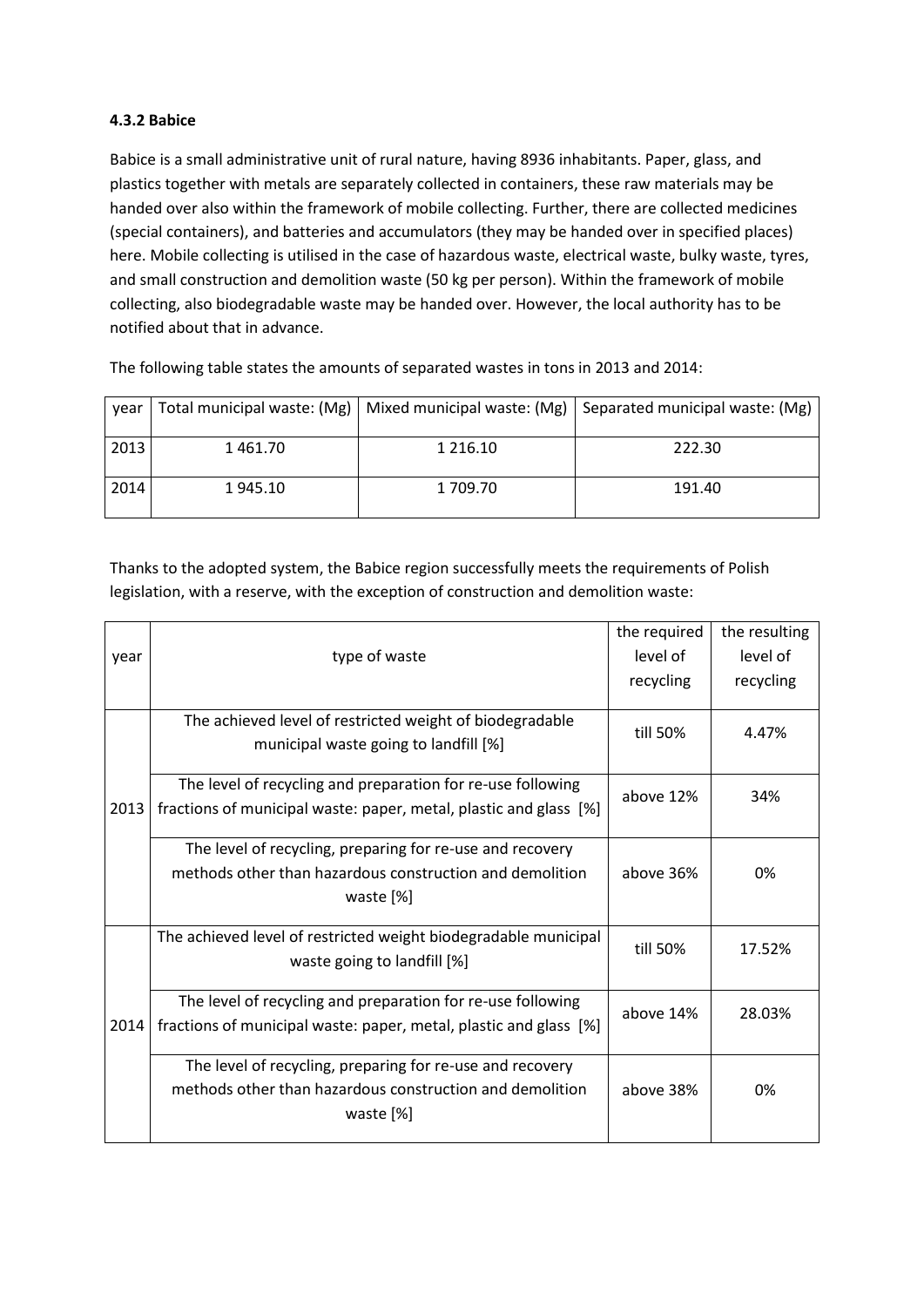Waste management fees are based on a number of persons living in the real property in question, and on a fact whether they declare willingness to separate waste. The amount of monthly fee decreases with the number of persons. One person, who separates waste, pays 9 PLN, and if the person does not separate waste, then he or she pays 17 PLN. If nobody lives in a real property, but municipal waste is still produced in it, the fee is based on the volume of the mixed waste container. Again, a discount may be obtained in the case of waste separation.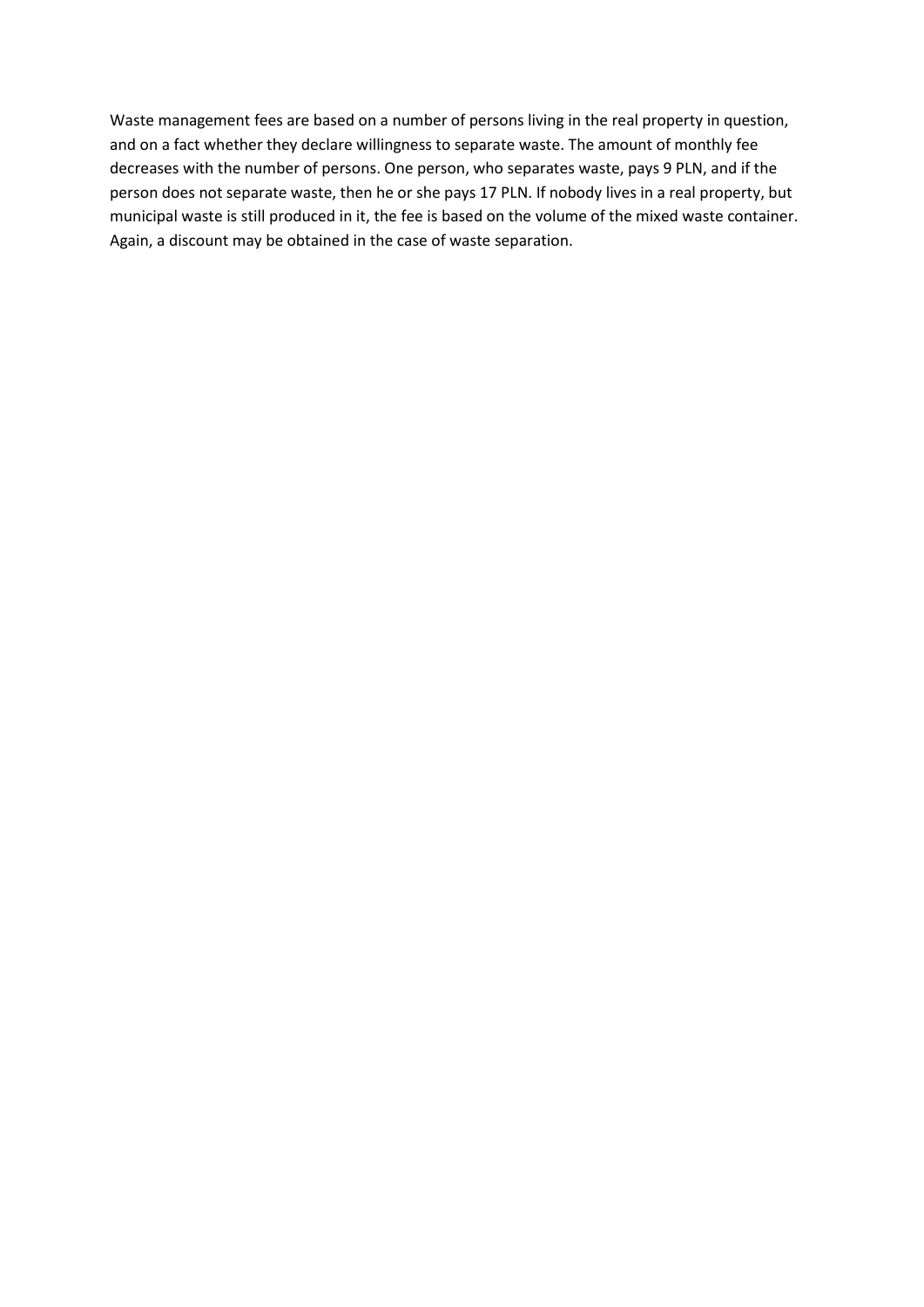#### **4.4 Slovakia**

In Slovakia, municipalities are legally responsible for municipal waste management. The municipalities lay down in which way the waste will be managed, by means of a regulation. The regulation applies not only to households, but also to other waste producers, natural persons and legal entities, if they produce waste having the nature of municipal waste. Every waste produced within the framework of a municipality (waste produced by street sweeping, waste from street waste bins, waste from greenery maintenance etc.) is also regarded as municipal waste. The municipalities are responsible also for management of small construction and demolition waste produced in their cadastral territory.

#### **4.4.1 Palárikovo**

The municipality Palárikovo is a picturesque municipality with lots of greenery and a number of cultural monuments. It has 4332 inhabitants, majority of them living in family houses. In 1999, its municipal landfill was closed down, due to tightening of legislation. Until that year, all municipal waste ended on the landfill (separated collection did not exist in the municipality). The municipality could choose either to transport waste to a distant landfill, and to pay more money for that, or to reduce mixed waste production and to start their composting and separating. On the basis of an analysis (waste analysis, survey of the possibility of raw materials selling), the municipality decided to reduce landfilling.

In 2000, intensive promotion of home and community composting was started in the municipality. Local press, broadcasting, distribution of leaflets, lectures, and school discussions were utilised. In order to support composting, activists manufactured wooden composters in the municipality, and offered them to the people. The municipality bought a chipper, and it has organised chipping of branches for the citizens in the time of tree pruning, directly at their houses. The campaign was repeated each year till 2006, and it included new interesting activities every times. In 2004, two municipal composting plants were built in the municipality. However, their capacity was not sufficient, and, because of that, a new composting plant was built on a plot of land of the agricultural cooperative in 2005. It composts waste from greenery maintenance, cemetery operation, and also waste that households are unable to compost themselves. In the cases of higher waste volume, the municipality offers the households also its transport to the plant.

In 2002, separated collection of further raw materials was started in the municipality. Gradually, there was introduced separation of paper and cardboard, beverage cartons, glass, plastics, metal packaging, textiles, shoes, electronic waste, tyres, batteries, cables, bulky waste, hazardous waste, and small construction and demolition waste. Waste separation is carried out by households, municipal authority, kindergarten and elementary school, agricultural and forest cooperatives, post office, shops, restaurants, and further entities in the municipality. Waste from the cemetery is also separated. Waste is separated into containers and bags, some kinds of waste have to be transported to the waste collection place, or it is necessary to wait till the time when their transport organised by the municipality is announced.

From the very beginning, the municipality has tried to motivate the households also economically. In the beginning, the municipality offered people a discount of 100 SKK from the fixed fee. This motivated 80 % of households. However, because this level did not further increase, the municipality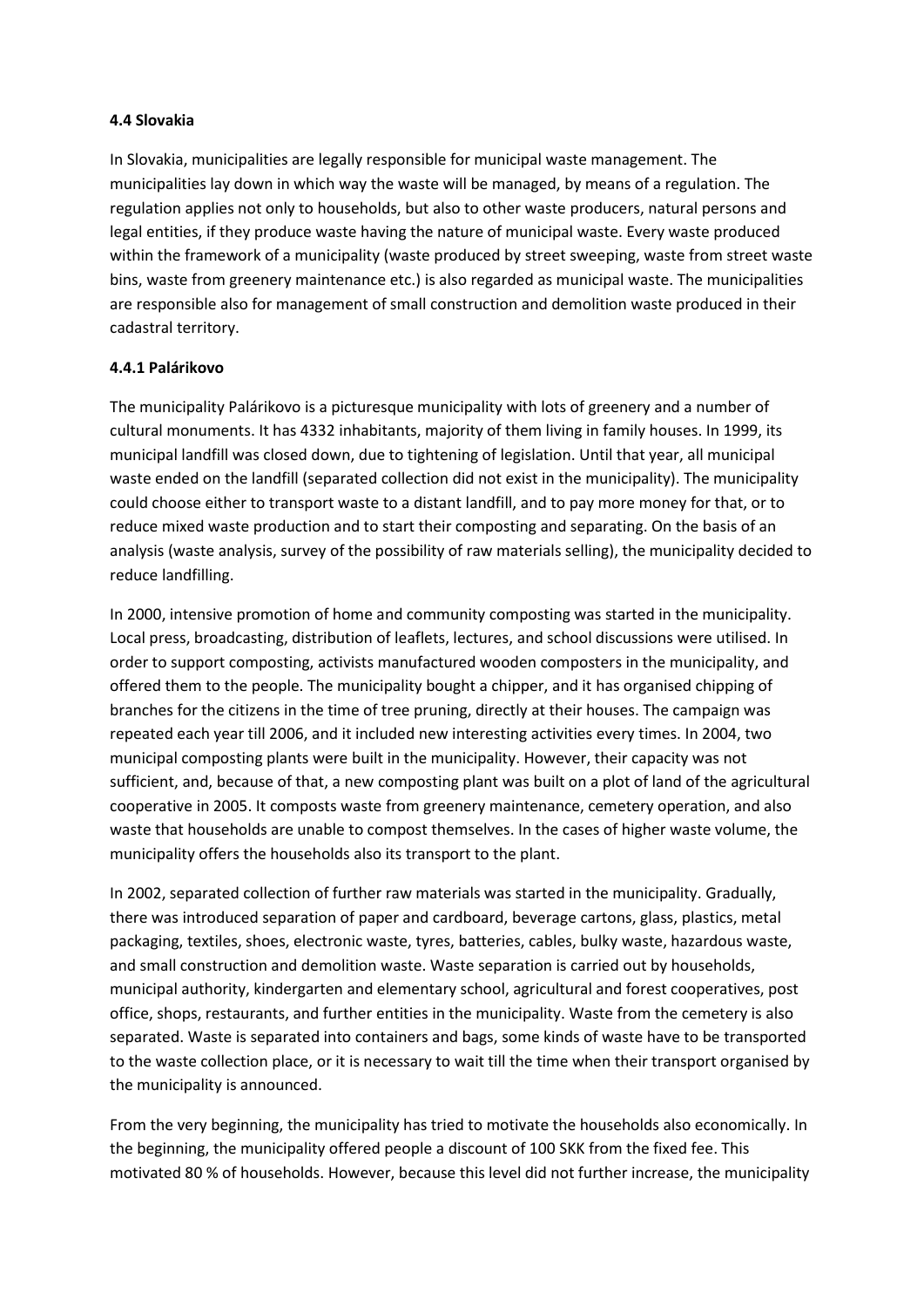introduced mixed waste fees according to the waste volume in 2005 (separated waste is for free). Waste producer pays a fee for each emptying of a mixed waste container having the volume of 110 litres, the fee being currently 1.80 EUR.

The example of Palárikovo successfully disproves myths of the type *"people are not interested"*, *"separated raw materials cannot be sold"*, *"it is too expensive", "it is not possible to achieve the level of 50 % recycling of municipal waste "*, used by lobbyists, politicians, and representatives of local authorities, to mask their indifference, incompetence, and effort to conserve the current inappropriate way of municipal waste management in Slovakia. The results are summarised in the following table:

| Year | <b>Total</b><br>municipal<br>waste (t) | <b>Mixed</b><br>municipal<br>waste (t) | Separated<br>municipal<br>waste (t) | Separate<br>collection<br>rate<br>municipal<br>waste | Disposed of<br>municipal<br>waste | Recovered<br>municipal<br>waste |
|------|----------------------------------------|----------------------------------------|-------------------------------------|------------------------------------------------------|-----------------------------------|---------------------------------|
| 2000 | 1250.00                                | 1250.00                                | 0.00                                | 0.00%                                                | 100.00%                           | 0.00%                           |
| 2001 | 985.00                                 | 985.00                                 | 0.00                                | 0.00%                                                | 100.00%                           | 0.00%                           |
| 2002 | 868.60                                 | 750.00                                 | 118.60                              | 13.65%                                               | 86.35%                            | 13.65%                          |
| 2003 | 724.80                                 | 550.00                                 | 174.80                              | 24.12%                                               | 75.88%                            | 24.12%                          |
| 2004 | 1033.40                                | 470.00                                 | 563.40                              | 54.52%                                               | 45.48%                            | 54.52%                          |
| 2005 | 1302.40                                | 330.00                                 | 960.90                              | 73.78%                                               | 29.68%                            | 70.32%                          |
| 2006 | 1400.36                                | 385.00                                 | 1009.36                             | 72.08%                                               | 30.71%                            | 69.29%                          |
| 2007 | 1593.52                                | 380.00                                 | 1207.62                             | 75.78%                                               | 26.41%                            | 73.59%                          |
| 2008 | 1606.14                                | 410.00                                 | 1189.54                             | 74.06%                                               | 28.68%                            | 71.32%                          |
| 2009 | 1721.81                                | 530.24                                 | 1182.87                             | 68.70%                                               | 34.50%                            | 65.50%                          |
| 2010 | 1609.68                                | 530.24                                 | 1070.74                             | 66.52%                                               | 36.91%                            | 63.09%                          |
| 2011 | 1348.17                                | 478.00                                 | 865.07                              | 64.17%                                               | 37.05%                            | 62.95%                          |
| 2012 | 1387.96                                | 455.00                                 | 926.88                              | 66.78%                                               | 33.91%                            | 66.09%                          |
| 2013 | 1 408.58                               | 475.00                                 | 927.08                              | 65.82%                                               | 34.69%                            | 65.31%                          |
| 2014 | 1 439.00                               | 485.00                                 | 926.95                              | 64.42%                                               | 35.58%                            | 62.99%                          |

*Table 1: Municipal waste handled in the municipality of Palárikovo during the project implementation phase.*

## **4.4.2 Chocholná-Velčice**

The municipality Chocholná-Velčice has 1732 inhabitants, it is located in the Trenčín district. The majority of its inhabitants live in family houses. Because the overall municipal waste production, as well as costs for its disposal, were increasing in the long term in the municipality, it was decided to reform the system in the beginning of 2013. The aim of the reform was to reduce the amount of waste that would be necessary to landfill, to increase the amount of separated raw materials, and to stabilise costs for the municipality waste management.

The reform was implemented in five steps. The first step was an increase of the fixed fee people paid, in order that the income from this fee fully covered the municipality costs. The fee was increased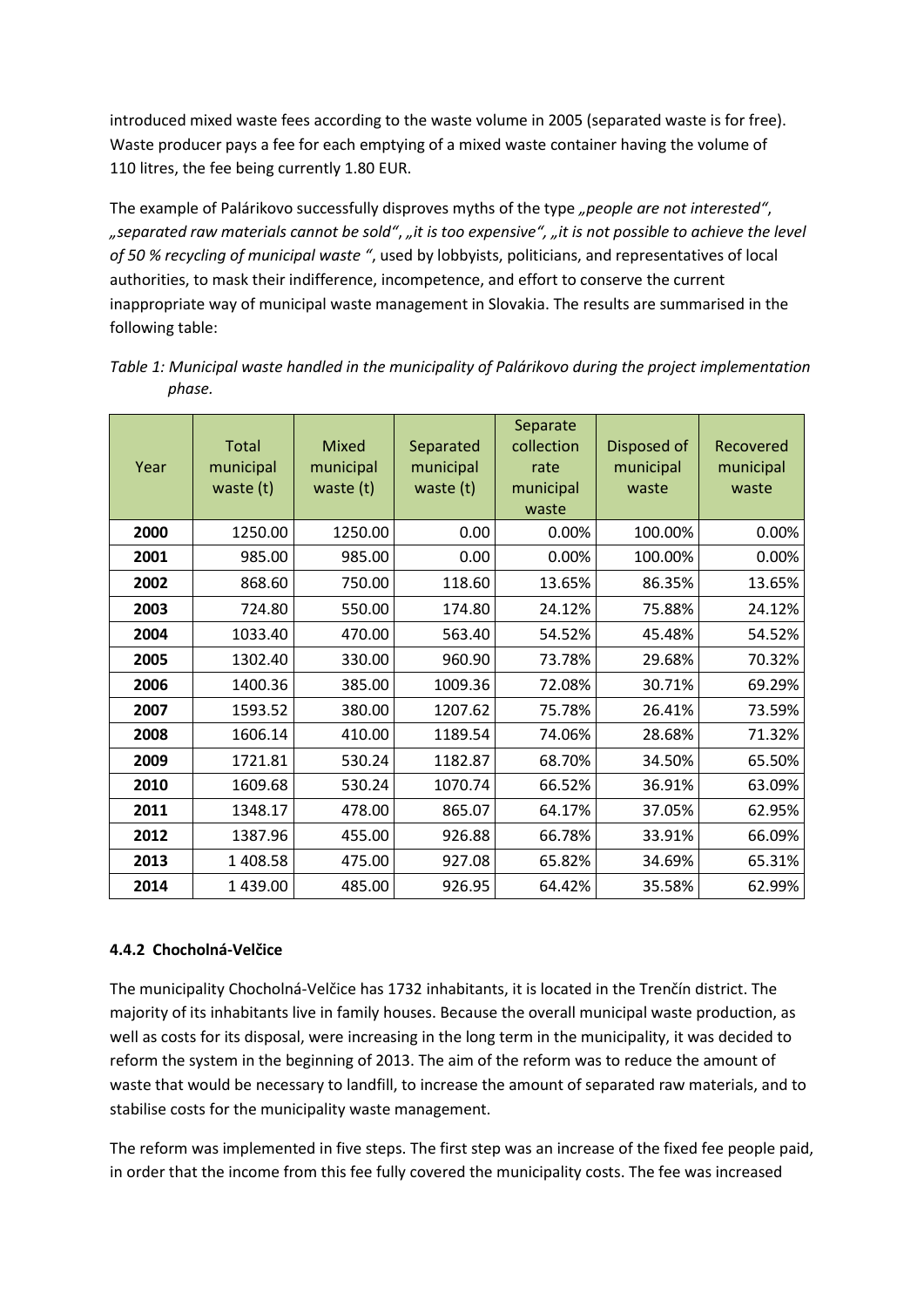from 15 to 25 EUR per person annually. Increase of the fee did not apply to people who signed an agreement on separated collection and home composting with the municipality. In the agreement, they pledged to separate specified waste components, and to compost biodegradable waste (wording of the agreement may be find in an annex to the municipality regulation VZN 5/2012). In 2014, the agreement was signed by 402 of 533 households.

The aim of the second step was to improve waste separation comfort. People were offered a possibility to separate paper, plastics, metal, and beverage cartons, into bags. The municipality transports the bags away from the individual houses each month. Advantages of the old system have been maintained, too. It means that paper is collected within the framework of school paper collection, or it is possible to exchange it for paper products (toilet paper, etc.) in an external company. Further, the municipality increased the number of containers for glass, and it bought also containers for textiles. The number of containers in the waste collection please increased, too. Within the framework of the reform, waste separation was introduced also in the municipal authority and in all organisations established by the municipality (kindergarten and elementary school, school dining room, cultural centre, fire brigade).

In the third step, home and community composting was supported. Greenery maintenance waste is composted in the waste collection place. Households may obtain 30 % grant for composter purchase. The municipal authority and schools have their own composts. The school kitchen disposes its waste in an electrical composter, using bacteria (type GG-02).

The fourth step was an intensive public education campaign, aimed at every house. The households got information on composting, and on the municipality waste management, they could participate in an excursion to a plant treating waste from the municipality. Everybody could get detailed information concerning the system functioning on the municipality web pages (http://www.chocholna-velcice.sk/komunalne-odpady). Prevention was not neglected, too. For example, the municipality ordered printing of stickers on letter boxes, rejecting advertising materials.

The fifth step was setting of control mechanisms. The exact number of emptied mixed waste containers is recorded, the containers are visually checked before emptying, 5 to 10 randomly selected containers are subjected to detailed analysis in the waste collection place. Subsequently, people are informed about all the results.

The following tables summarise the municipality results prior to the reform and after it.

|                                  | 2005   | 2006   | 2007   | 2008   | 2009   | 2010   | 2011   | 2012   |
|----------------------------------|--------|--------|--------|--------|--------|--------|--------|--------|
| Total municipal waste:           | 240.31 | 232.98 | 254.24 | 301.80 | 276.37 | 278.46 | 338.59 | 356.36 |
| Mixed municipal<br>waste:        | 190.09 | 193.97 | 207.71 | 239.26 | 210.55 | 210.24 | 228.00 | 244.12 |
| Large volume<br>municipal waste: | 18.75  | 16.47  | 14.50  | 16.30  | 18.80  | 22.37  | 50.05  | 50.07  |
| Separated municipal<br>waste:    | 31.47  | 22.54  | 32.03  | 46.24  | 47.02  | 45.85  | 60.54  | 62.17  |
| <b>Municipal waste</b>           | 13.10% | 9.67%  | 12.60% | 15.32% | 17.01% | 16.47% | 17.88% | 17.45% |

*Municipal waste in tons handled in the Chocholná-Velčice municipality prior to the project launched in 2013*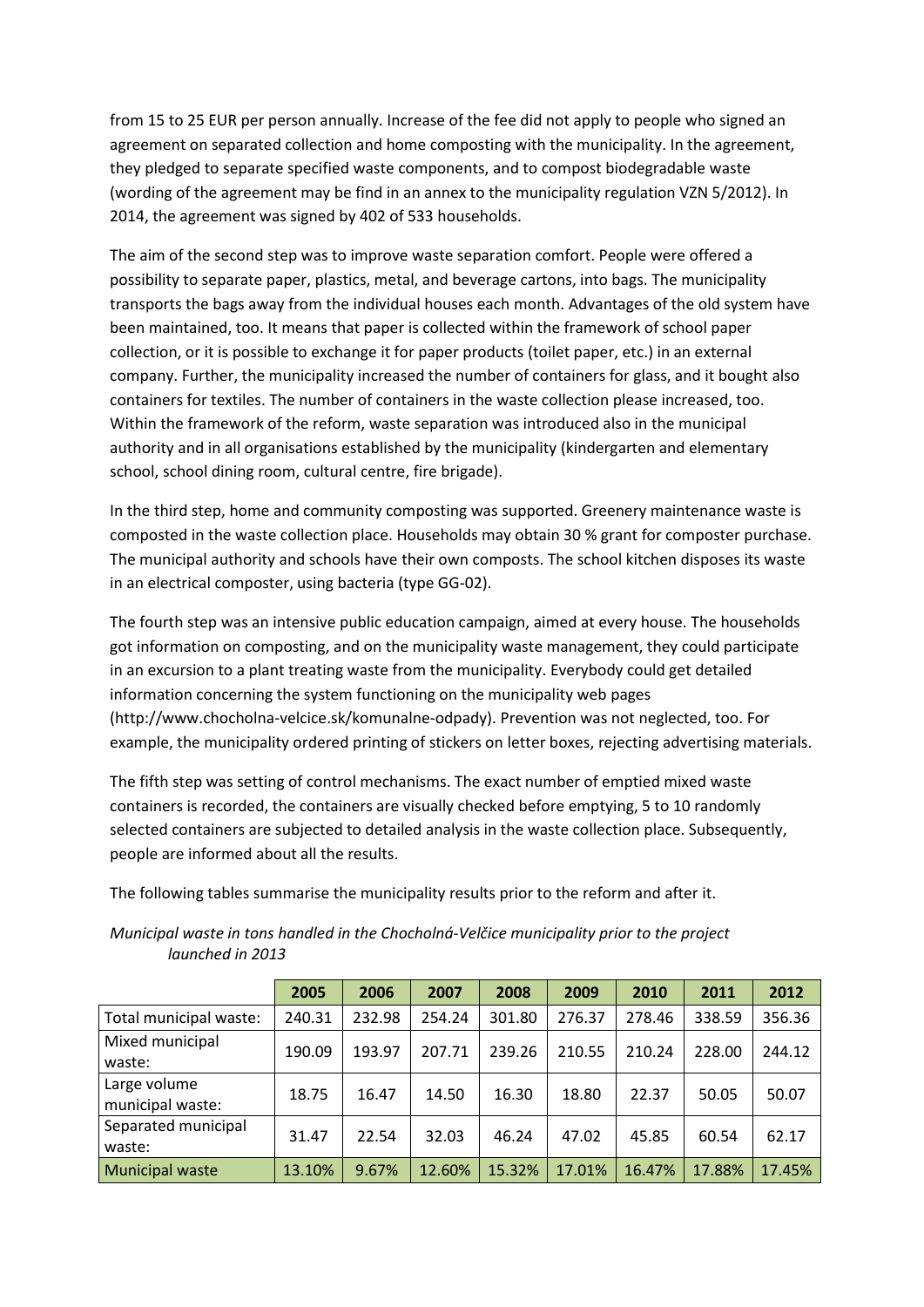| separation efficiency:          |        |           |                                                     |           |  |                                   |  |
|---------------------------------|--------|-----------|-----------------------------------------------------|-----------|--|-----------------------------------|--|
| Disposed of municipal<br>waste: | 86.90% | $90.33\%$ | 87.40%   85.84%   83.70%   84.59%   82.12%   82.55% |           |  |                                   |  |
| Recovered municipal<br>waste:   | 13.10% | 9.67%     | 12.60%                                              | $14.16\%$ |  | 16.30%   15.41%   17.88%   17.45% |  |

*Municipal waste handled in the municipality of Chocholná-Velčice during the project implementation phase.*

|                                 |                          | 2013       |                      | 2014                      |            |                      |  |
|---------------------------------|--------------------------|------------|----------------------|---------------------------|------------|----------------------|--|
|                                 | Tons per<br>municipality | Percentage | Kg per<br>inhabitant | Amount in<br>municipality | Percentage | Kg per<br>inhabitant |  |
| Disposed of municipal<br>waste: | 209.03                   | 63.66%     | 122.03               | 149.13                    | 46.91%     | 87.06                |  |
| Recovered municipal<br>waste:   | 119.342                  | 36.34%     | 69.67                | 168.807                   | 53.09%     | 98.54                |  |
| Total amount:                   | 328.37                   | 100.00%    | 191.69               | 317.94                    | 100.00%    | 185.60               |  |

Results in 2014, in comparison with 2012:

- a) Total municipal waste amount was reduced from 356.36 tons to 317.94 tons, this being decrease by 10.78 %.
- b) Amount of mixed municipal waste from households was reduced from 244.12 tons to 125.80 tons, this being decrease by 48.47 %.
- c) Amount of disposed of municipal waste was reduced from 294.19 tons to 149.13 tons, this being decrease by 49.31 %.
- d) Amount of recovered municipal waste was increased from 62.17 tons to 168.81 tons, this being increase by 171.52 %.
- e) Amount of emptied mixed municipal waste containers was reduced from 14 715 pieces to 5 592 pieces, this being decrease by 62 %.
- f) Whereas the municipality had to pay 9391 EUR for waste management in 2012, it reported profit amounting to 1778 EUR in 2014. All the costs caused by the reform (purchase of containers, transport of bags, printing of materials, etc.) were also covered from the saved money.

The example shows that municipalities in Slovakia have sufficient tools to influence waste management methods in their territories.

## **5. Conclusion**

Experience of the Visegrad Four countries shows that the states have different approaches to complying with the Landfill Directive 1999/31/EC. This is caused, among other things, also by the fact that waste management level and administration differ in these countries, and that even a unified interpretation of the used terms does not exist. This has manifested itself, for example, in differing balances of biodegradable municipal waste production in 1995, and in different approaches to proving compliance. Another problem of the Landfill Directive is that it hinders prevention. In view of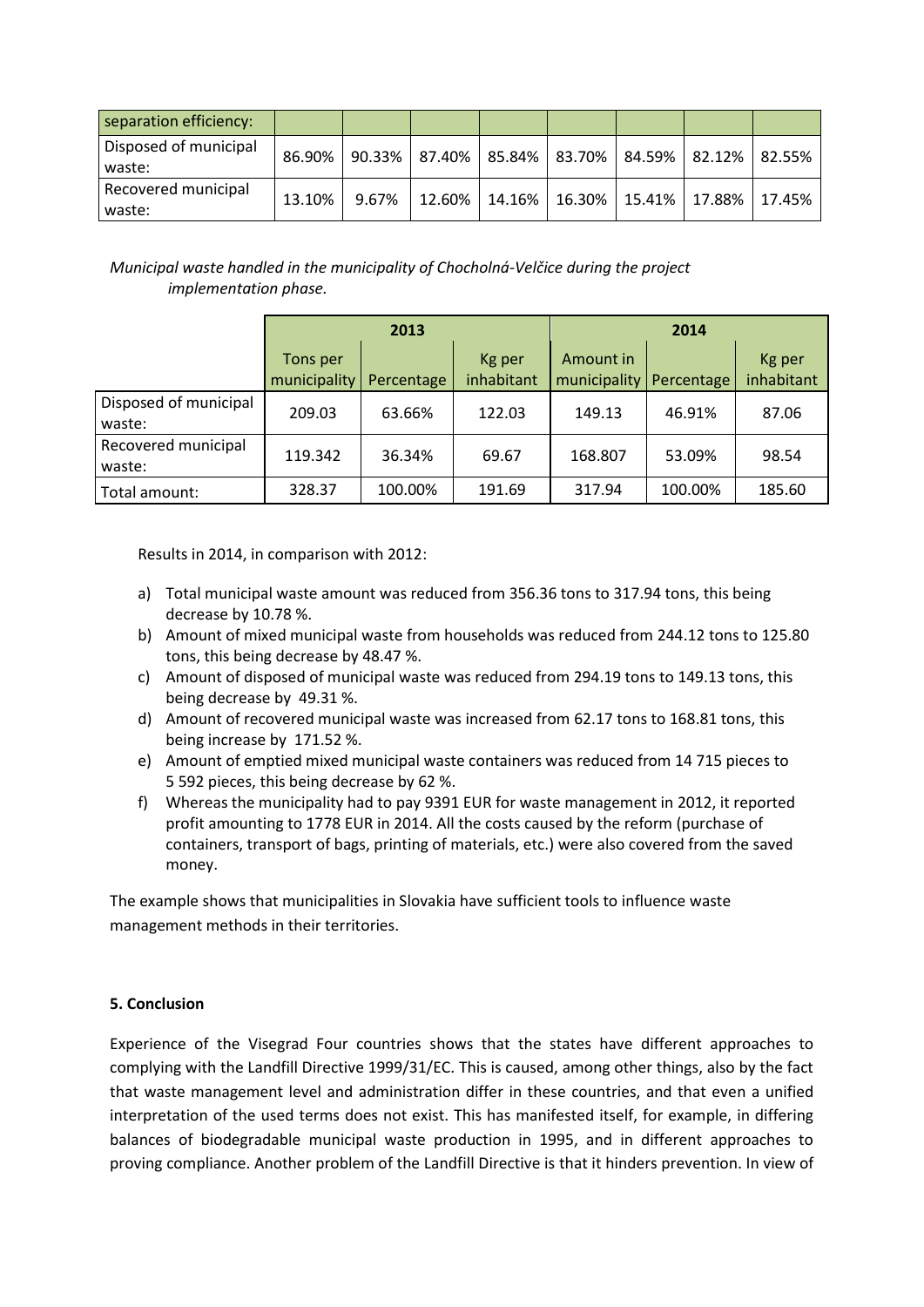the fact that it is not clear how to calculate amount of biodegradable waste diverted through home and community composting, these volumes cannot be included into the calculations. Consequently, it results in lower support of home composting and useless transport of biodegradable waste. Households subsequently pay higher costs for higher comfort. Because of that, it is necessary to find a way how to include waste diverted in this way into the balance. This is particularly important for the Visegrad Four countries, where home and community composting has a long tradition.

The individual Visegrad Four countries have different approaches also to complying with the aims of the Waste Framework Directive 98/2008. This is caused by many factors. One of the most important of them is how the country in question implemented the Packaging Directive. This issue is influenced by the fact that there does not exist a unified methodology for proving compliance with the aims, too. This may be of great importance, as may be shown on the example of Poland and the Czech Republic. Whereas the level of 50 % recycling of paper, plastics, glass and metals may be proved for all these four commodities together in Poland, in the Czech Republic this must be proved for each of the commodities individually.